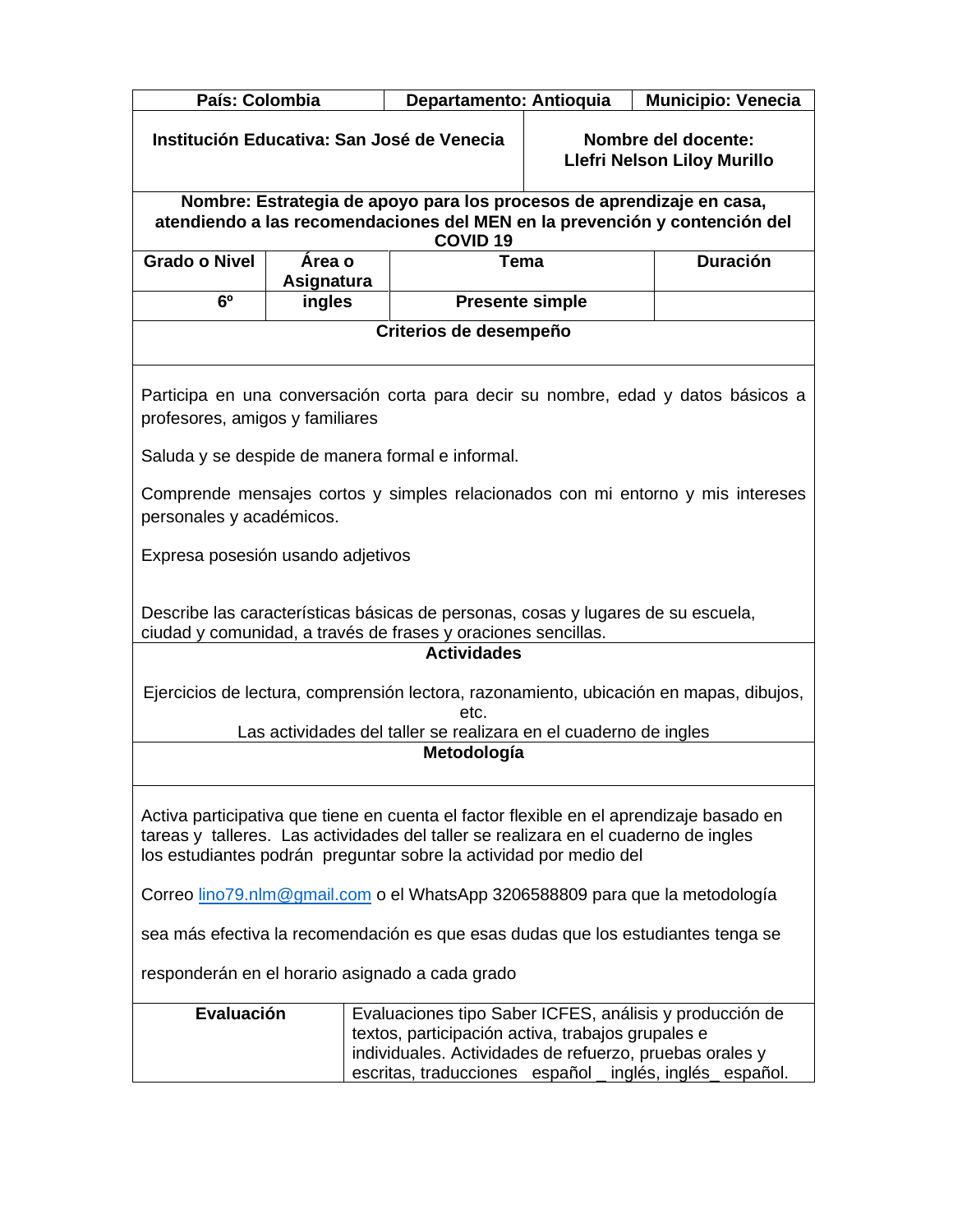Presente simple es un tiempo verbal que sirve para expresar hechos y acciones que hacemos en nuestro diario vivir de manera simple o sencilla. este tiene tres forman que son afirmativa interrogativa y negativa

Fórmula para hacer oraciones afirmativas

1) Pronombre 2) verbo 3) complemento

Nota en esta forma debemos tener en cuenta las reglas gramaticales que se le aplican a los verbos cuando usamos los pronombres en tercera persona (he she it ) estas reglas solo las debemos tener en cuenta en la forma afirmativa del presente simple usando las terceras personas observar el ejemplo de la regla numero 1

Reglas gramaticales

1 silos verbos termina en una con sonante les agregamos la letra (s)

I work.

You work.

**He works. He plays**

**She works. She buys**

**It works. It pays**

We work.

They work

|                | 2 SI termina en la vocal E le agregamos (s)  | watch                                                                                      | it watches |
|----------------|----------------------------------------------|--------------------------------------------------------------------------------------------|------------|
| He dances      |                                              | wash                                                                                       | he washes  |
| She dances     |                                              | fix                                                                                        | he fixes   |
| It dances      |                                              | pass                                                                                       | she passes |
| agregamos (es) | 3 si terminan con o, ch, sh, ss, x, or z. le | buzz                                                                                       | it buzzes  |
| do             | he does                                      | 4 si terminan con una consonante + $y$ , se<br>cambia la y por i y después se pone la -es. |            |
| go             | she goes                                     |                                                                                            |            |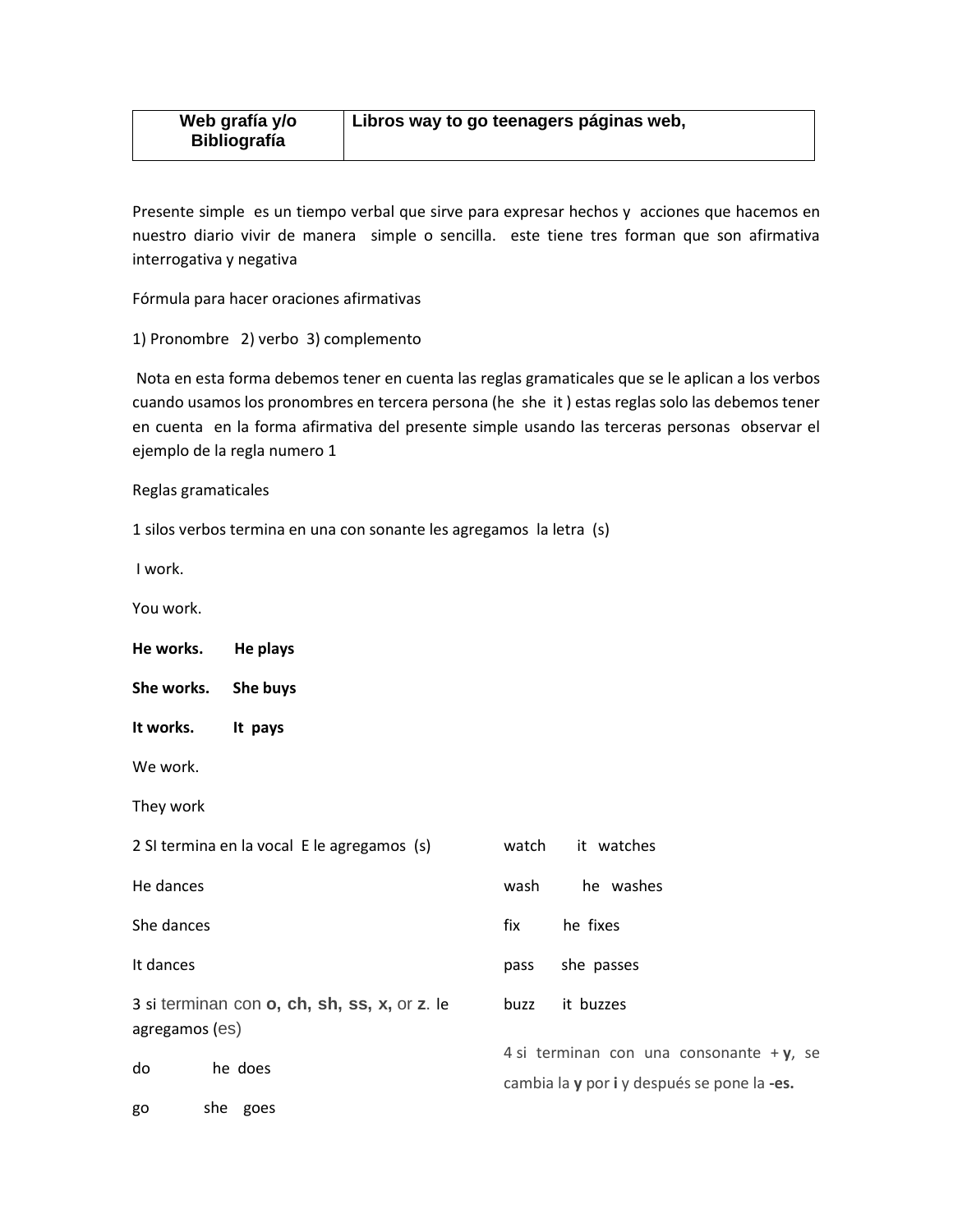| study | he studies                                 | Is he a fat boy? |
|-------|--------------------------------------------|------------------|
| try   | she tries                                  | Is it an animal? |
| fl    | it flies                                   | Am I a teacher?  |
|       |                                            | Are we pilots?   |
|       | 1 Teniendo en cuenta la explicación de las | Are you smart?   |

**1 Teniendo en cuenta la explicación de las reglas gramaticales para los verbos cuando usamos terceras personas aplique esas reglas a los siguientes verbos** 

| Copy        | fall    | para estos pronombres (I you we you they)                             |  |
|-------------|---------|-----------------------------------------------------------------------|--|
| Make        | die     | Does para estos pronombres (he she it)                                |  |
| Try         | dream   | La fórmula es 1) auxiliar 2) pronombre 3)<br>verbo 4) complemento 5)? |  |
| Fly         | do      | Do you teach English in the San José school?                          |  |
| Wash        | discuss | Does she buy a new bag?                                               |  |
| Catch       | enjoy   | Fórmula para hacer oraciones negativas                                |  |
| <b>Kiss</b> | freeze  | En ingles hay dos formas de hacer lo.                                 |  |
| Pass        | carry   | 1 cuando usamos el verbo to be                                        |  |
| Wish        | pay     | Formula 1) pronombre 2) verbo 3) negación                             |  |
| Want        | come    | 4) complemento                                                        |  |
| Wait        | go      | I am not teacher                                                      |  |
| Love        | cry     | She is not dancer in the club                                         |  |

Fórmula para hacer oraciones interrogativa En ingles hay dos formas de hacer lo.

1 cuando usamos el verbo to be

Formula 1) Verbo 2) pronombre 3) complemento 4)?

Are they a good student?

Is she a beautiful?

Cuando usamos los demás verbos debemos usar un auxiliar que en este caso sería Do para estos pronombres ( I you we you they )

Cuando usamos los demás verbos debemos usar un auxiliar que en este caso sería Do

Does para estos pronombres (he she it)

We are not pilots

Formula Pronombre auxiliar negación verbo complemento

They do not eat in the English class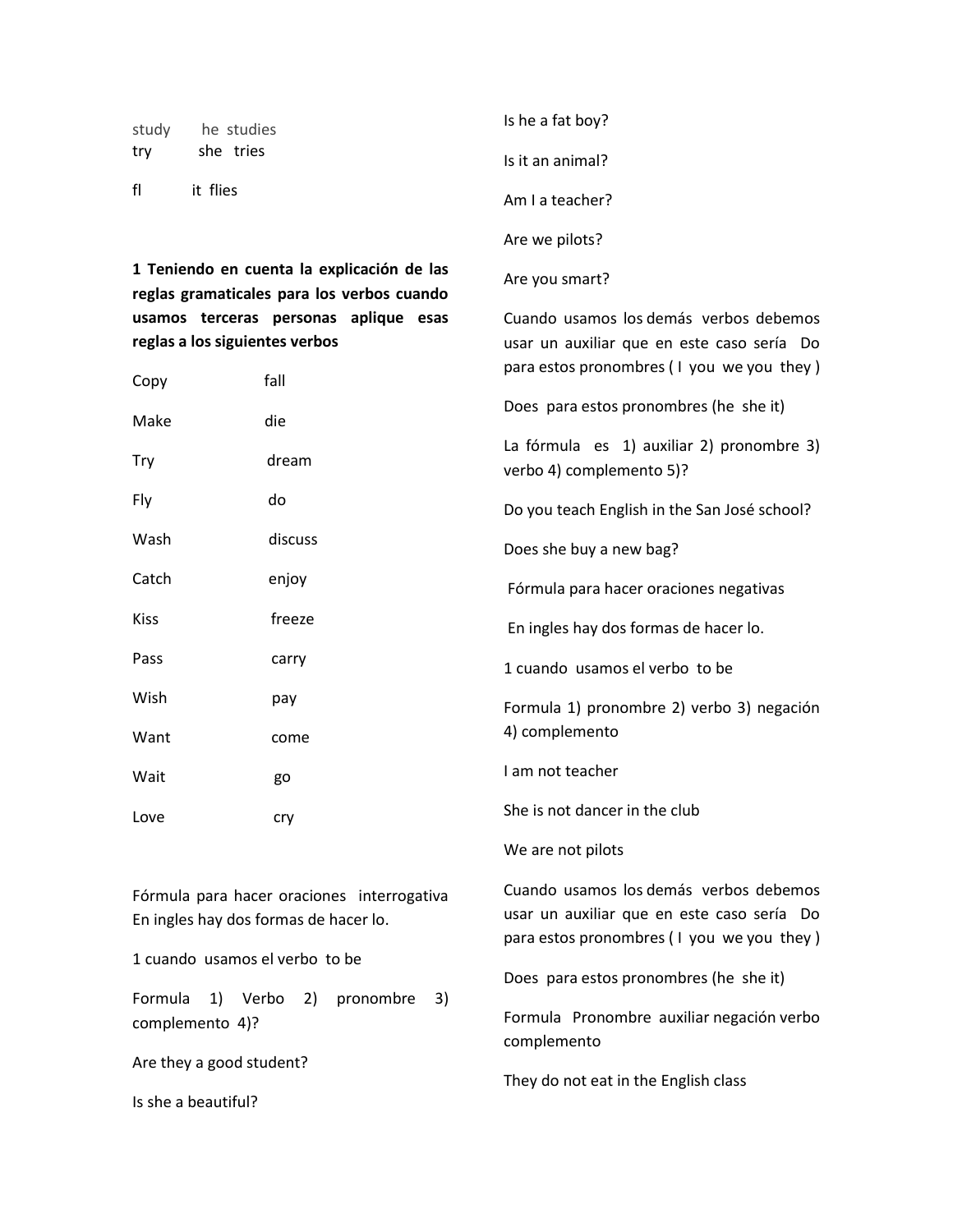They don't eat in the English class

He does not buy a new car

He doesn't buy a new car

**2 Completa las frases con la forma correcta del verbo que se encuentra entre paréntesis teniendo en cuenta las tres formas de presente simple.**

1Ben (work) in a hospital.

2\_\_\_\_ you \_\_\_\_\_ (like) fish?

3She \_\_\_\_\_ (not/teach) English.

4Matthew never \_\_\_\_\_ (watch) television.

5\_\_\_\_\_ she \_\_\_\_\_ (play) football?

6 They always \_\_\_\_\_ (eat) dinner at 7 o'clock.

7 We \_\_\_\_\_\_ (not/live) in a big house.

8 Valerie (study) English at university.

9 \_\_\_\_\_ he \_\_\_\_\_ (want) to eat? 10 10Samantha \_\_\_\_\_ (play) tennis twice a week.

11 in / morning / drinks / She / coffee / usually / the

**3 Conjuga los verbos entre paréntesis en presente simple.**

Anne (work) in a language school.

She (be) a teacher.

She (teach) English.

Her students (come) from all over the world.

Anne usually (go) to school by bus.

On the bus she (have) time to correct a few tests. Forma oraciones negativas. The children (be/not) tired. Carol (have/not) any brothers or sisters. I (drink/not) milk. She (like/not) maths. I (be/not) from England. Forma oraciones interrogativas con los elementos entre paréntesis. (have/you/a dog) (speak/they/English) (be/I/right) (play/he/tennis) (be/you/on holiday) **4 Escribe las palabras en el orden correcto.**

Work / walks / David / to David walks to work. Eats / she / meat / never Day / 10 / run / kilometers / I / every English / They / do / ? / study Do / speak / not / you / French

Usually / morning / the / drinks / in / She / coffee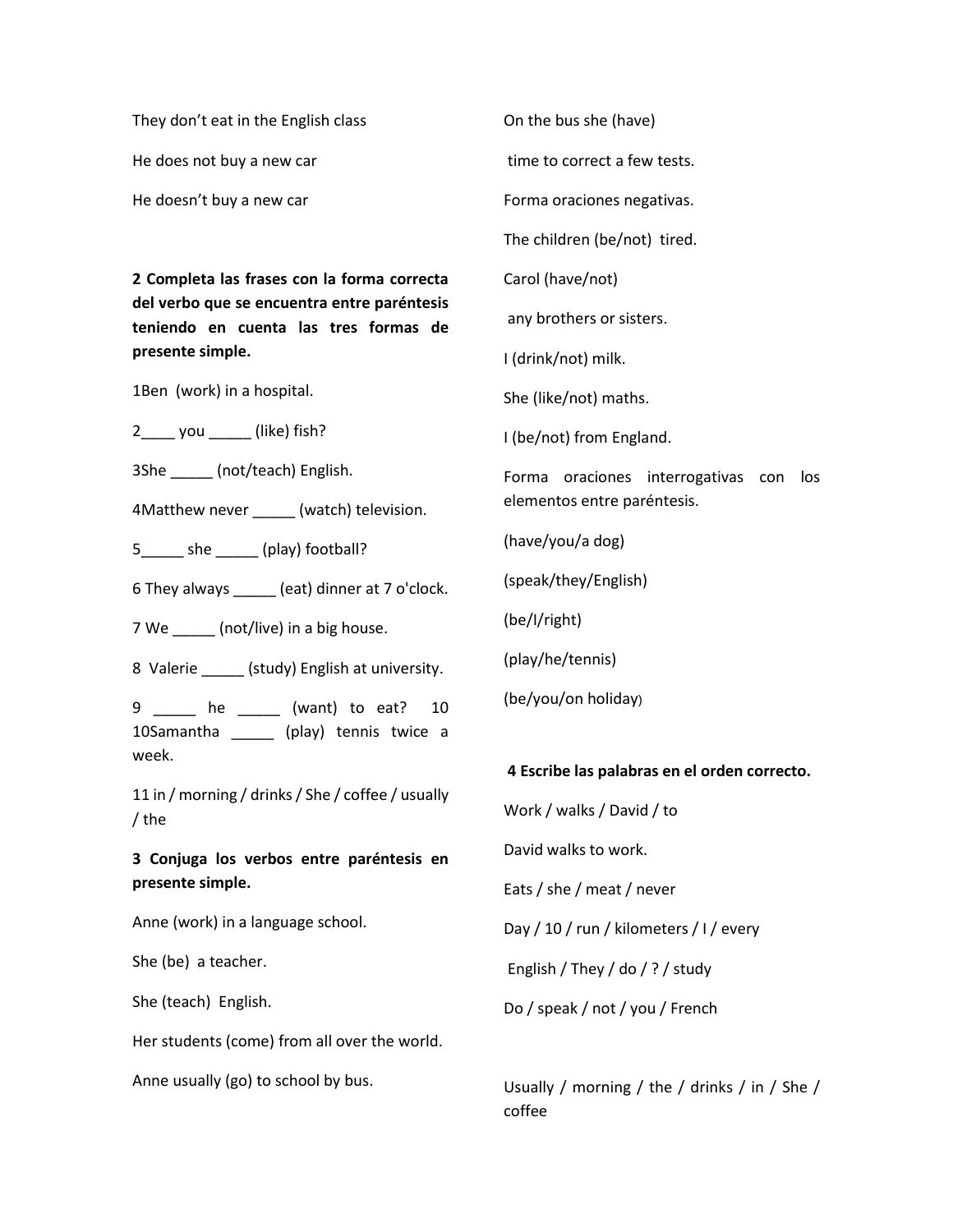| After / do / Does / he / school / homework<br>/his /    | C aren't].                                            |  |  |  |
|---------------------------------------------------------|-------------------------------------------------------|--|--|--|
|                                                         | 5. I ___________________ (not know)                   |  |  |  |
| ? Happy / not / We / are                                | A not know                                            |  |  |  |
| Often / is / Alice / late                               | B don't know                                          |  |  |  |
| ? / Always / Do / 8 / at / they / get up                | C doesn't know                                        |  |  |  |
| Mondays / bus / takes / work / the / to / on /<br>Peter | 6. Who she $(be)$ .                                   |  |  |  |
| 5 Elige la respuesta correcta utilizando                | A is                                                  |  |  |  |
| presente simple usando las palabras en                  | <b>B</b> are                                          |  |  |  |
| paréntesis                                              | C does                                                |  |  |  |
| She ________(think) Manuel is crazy.                    | 7. She ___________(wash) her car every week.          |  |  |  |
| A doe's think                                           | A washies                                             |  |  |  |
| <b>B</b> thinks                                         | <b>B</b> washs                                        |  |  |  |
| C thinks                                                | C washes                                              |  |  |  |
| They _________________ (not know) what to               |                                                       |  |  |  |
| say.                                                    | 7. Paul ____________(sleep) seven hours a day.        |  |  |  |
| A don't know                                            | A sleeps                                              |  |  |  |
| B doesn't know                                          | <b>B</b> sleep                                        |  |  |  |
| C not know                                              | C sleepes                                             |  |  |  |
| (feel/she) ok?<br>3.                                    | 8. Mary and John                                      |  |  |  |
| A She does feel                                         | A are                                                 |  |  |  |
| <b>B</b> She feels                                      | B is                                                  |  |  |  |
| C Does she feel                                         | C be                                                  |  |  |  |
| 4. He _________ (not be) a relative of mine             | 9. She always _________ [wins/win/wines]<br>$(win)$ . |  |  |  |
| A isn't                                                 | 10. James ________ (cry) very easily.                 |  |  |  |
|                                                         | A crys                                                |  |  |  |
| B doesn't be                                            | <b>B</b> cries                                        |  |  |  |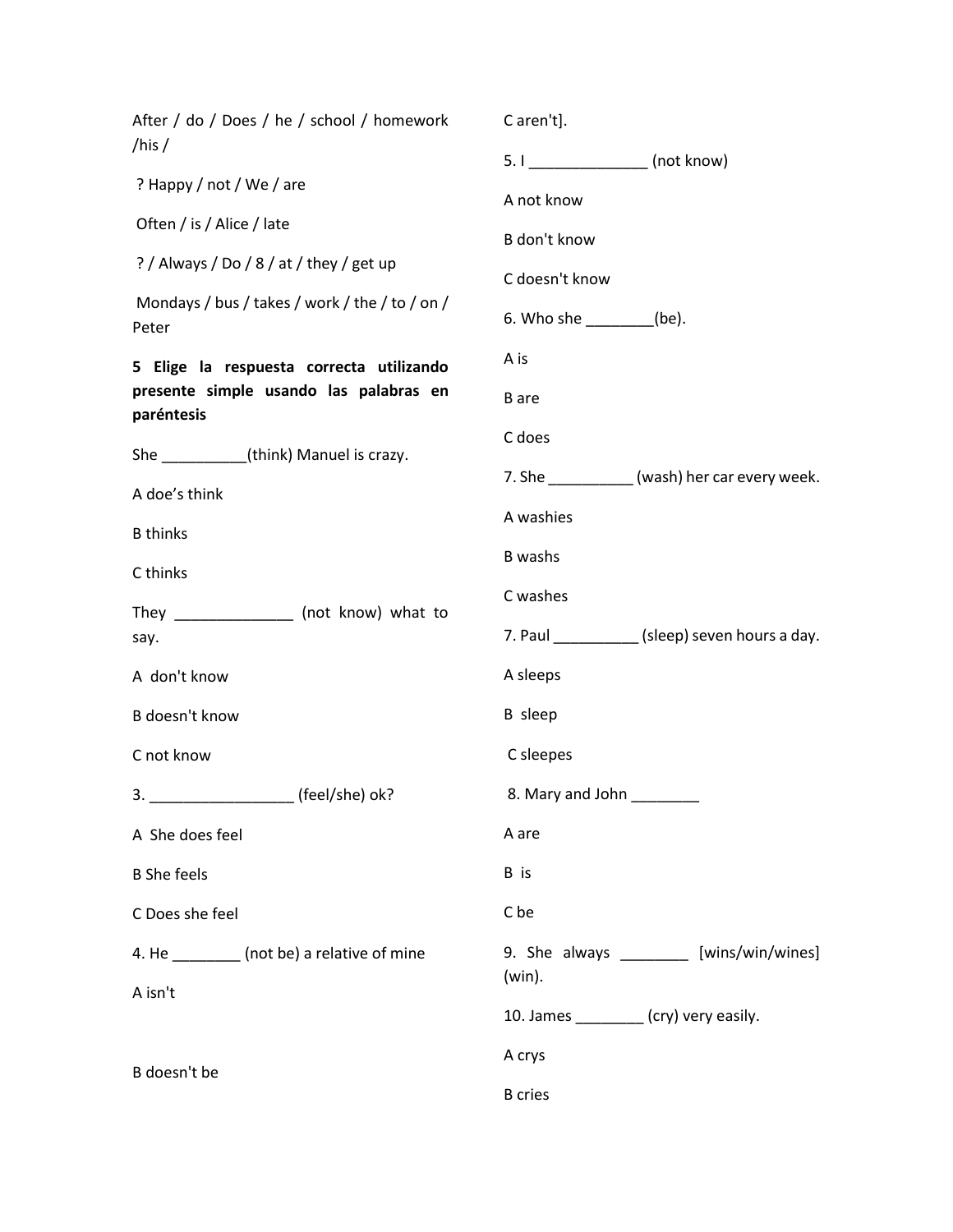| C does cry                                 |                                                | <b>B Does Mary believes</b>                                                                     |                     |
|--------------------------------------------|------------------------------------------------|-------------------------------------------------------------------------------------------------|---------------------|
|                                            | 11. She __________ (pray) in church every      | C Mary does believ                                                                              |                     |
| Sunday.                                    |                                                | 17. Who<br><b>Contract Contract</b>                                                             | (be) your favourite |
| A praies                                   |                                                | football player?                                                                                |                     |
| <b>B</b> prays                             |                                                | A is                                                                                            |                     |
| C prayes                                   |                                                | <b>B</b> are                                                                                    |                     |
|                                            | 12. Sarah _____________________ (not like) pop | C am                                                                                            |                     |
| music.                                     |                                                |                                                                                                 |                     |
| A doesn't likes                            |                                                | 6 Responder las preguntas en base al textos                                                     |                     |
| B doesn't like                             |                                                | Felipe is a cowboy. He lives on a farm. He has                                                  |                     |
| C don't like                               |                                                | a horse named loky. Felipe loves loky. He rides                                                 |                     |
| 13. _______________________(play) football |                                                | loky every day. Sometimes they walk slowly,<br>and sometimes they run fast. They always         |                     |
| everyday?                                  |                                                | have a good time.                                                                               |                     |
| A John does play                           |                                                | Loky is Felipe's horse. She light bronw her tail                                                |                     |
| B Does John plays/                         |                                                | and mane are dark bronw. She is three years<br>old.                                             |                     |
| C Does John play]                          |                                                | She lives in the stable by the house. Loky wait                                                 |                     |
| 14. _________ (be) she a friend of yours?  |                                                | for Felipe every morning. She enjoys their<br>time together. Often, Felipe gives her Apple.     |                     |
| A Am                                       |                                                | After long rides, Felipe always whashes and                                                     |                     |
| <b>B</b> Are                               |                                                | brushes loky. He usully brushes her tail. Then<br>he gives her food and fresh water. Loki loves |                     |
| C Is                                       |                                                | Felipe                                                                                          |                     |
| 15. __________ (be) they in love?          |                                                | Answer the following questions. According                                                       |                     |
| A Do                                       |                                                | to the text                                                                                     |                     |
|                                            |                                                | 13 What is the name of horse?                                                                   |                     |
| <b>B</b> Be                                |                                                | a. lokiy                                                                                        |                     |
| C Are                                      |                                                | b. Layki<br>c. Felipe                                                                           |                     |
| 16.                                        | (believe/Mary)                                 | d. Loky                                                                                         |                     |
| in God?                                    |                                                | 14 Where does live the horse?                                                                   |                     |

A Does Mary believe